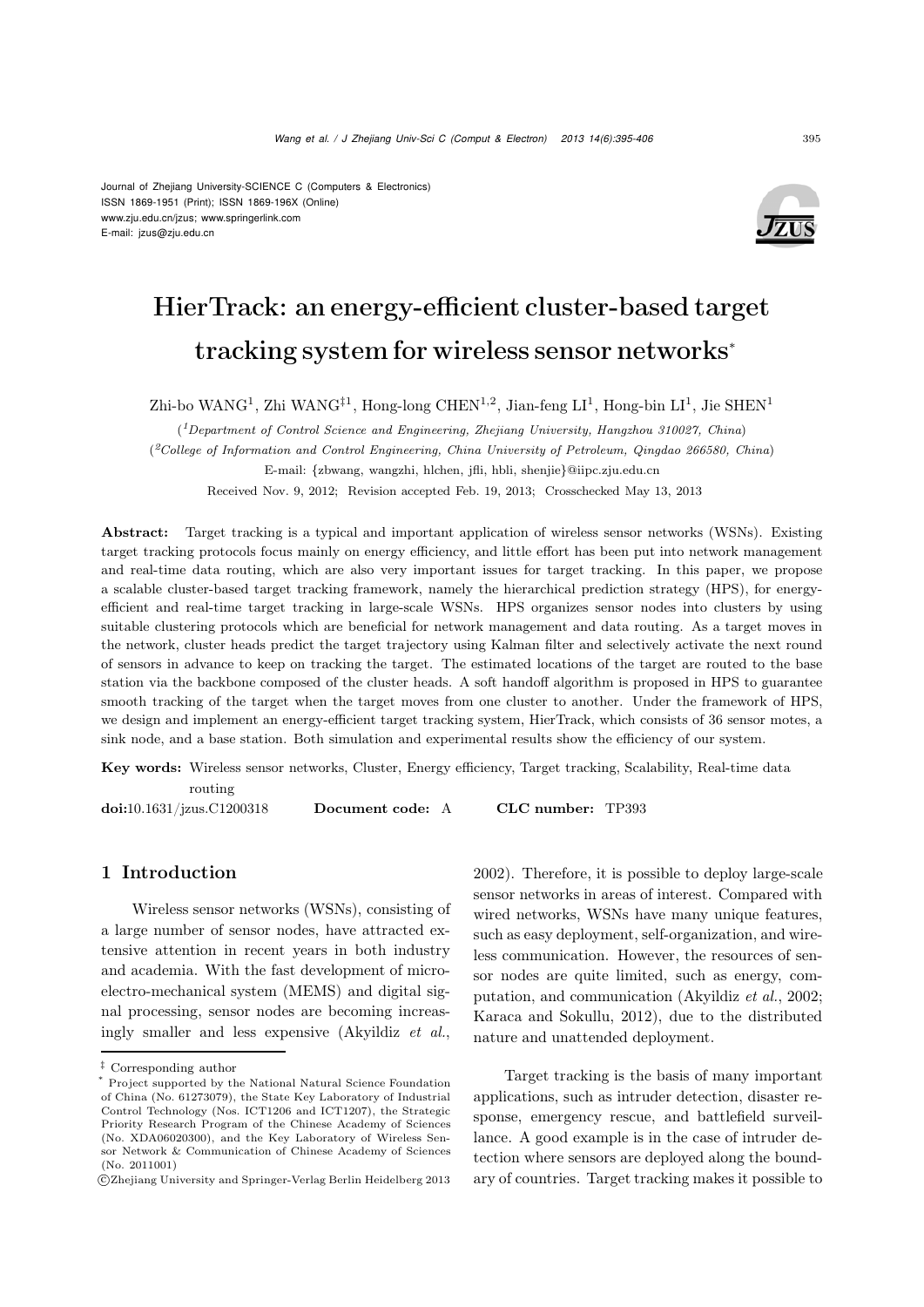detect and track every intruder entering the country at all times.

In general, in target tracking one needs to detect targets and estimate their locations when they move within the network, and also forward the estimated locations in a timely manner to the base station. Since energy is the most limited resource in WSNs, many algorithms have been proposed for energy-efficient target tracking in WSNs. Zhao *et al.* (2002) proposed an information-driven dynamic sensor collaboration mechanism for target tracking, in which the next tasking sensor is selected based on maximizing information utility and minimizing resource cost. An entropy-based greedy heuristic approach was proposed in Wang *et al.* (2004) to sequentially select tasking sensors to reduce localization uncertainty. These algorithms select only one tasking node at each time step. Zhang and Cao (2004) developed a dynamic convoy tree-based collaboration (DCTC) framework to detect and track the mobile target. DCTC relies on a tree structure called the convoy tree to benefit sensor collaboration among multiple nodes surrounding the target. Yang and Sikdar (2003) proposed a distributed prediction tracking protocol which activates three sensors at each time step to form a cluster for target tracking. Yang *et al.* (2007) proposed an adaptive dynamic cluster-based tracking (ADCT) protocol in which cluster heads (CHs) are selected dynamically and sensor nodes surrounding the target are waken up to construct clusters as the target moves in the network.

Most existing solutions focus on accurate and energy-efficient tracking of targets, but they do not consider how to forward the estimates of target locations to the base station in a timely manner, which is another important objective of target tracking. For example, dynamic clustering algorithms, such as ADCT, are energy-efficient for target tracking, but the localization results cannot be sent back to the base station in real time. Although many solutions have been proposed for target tracking, few of them have been tested and implemented on real systems. It is necessary to propose algorithms that can be used for target tracking in large-scale sensor networks and whose performance can be evaluated on a real target tracking system.

In this paper, we present a scalable cluster-based target tracking framework, namely the hierarchical

prediction strategy (HPS), for energy-efficient and real-time target tracking in large-scale WSNs. As shown in Fig. 1, sensor nodes are organized into clusters according to any suitable clustering protocol (e.g., the popular Leach protocol), which provides a hierarchical structure that benefits network management and data routing. Each cluster consists of one CH and many member nodes. By constraining communications within each cluster, network congestion can be reduced and wireless bandwidth can be saved so that packets can be delivered with better guarantee. As a target moves in the network, CH predicts the trajectory of the target and selectively activates nearby nodes to perform sensor collaboration for accurate target localization. The estimated locations of the target can be routed to the base station via the backbone composed of the CHs. A soft handoff scheme is also proposed to smoothly track the target when it moves from one cluster to another. Based on the HPS, we further design and implement a real target tracking system, HierTrack, which consists of a sink node, a base station, and 36 sensor motes.



Fig. 1 Demonstration of our cluster-based target tracking algorithm for wireless sensor networks

The main contributions of this paper are summarized as follows:

1. We propose a cluster-based target tracking framework for large-scale sensor networks. The cluster-based hierarchical architecture benefits not only sensor management and collaboration for target tracking, but also real-time data routing to the base station.

2. We propose a soft handoff scheme that guarantees smooth tracking of the target when it moves from one cluster to another.

3. We design and implement a real target tracking system, HierTrack, for WSNs.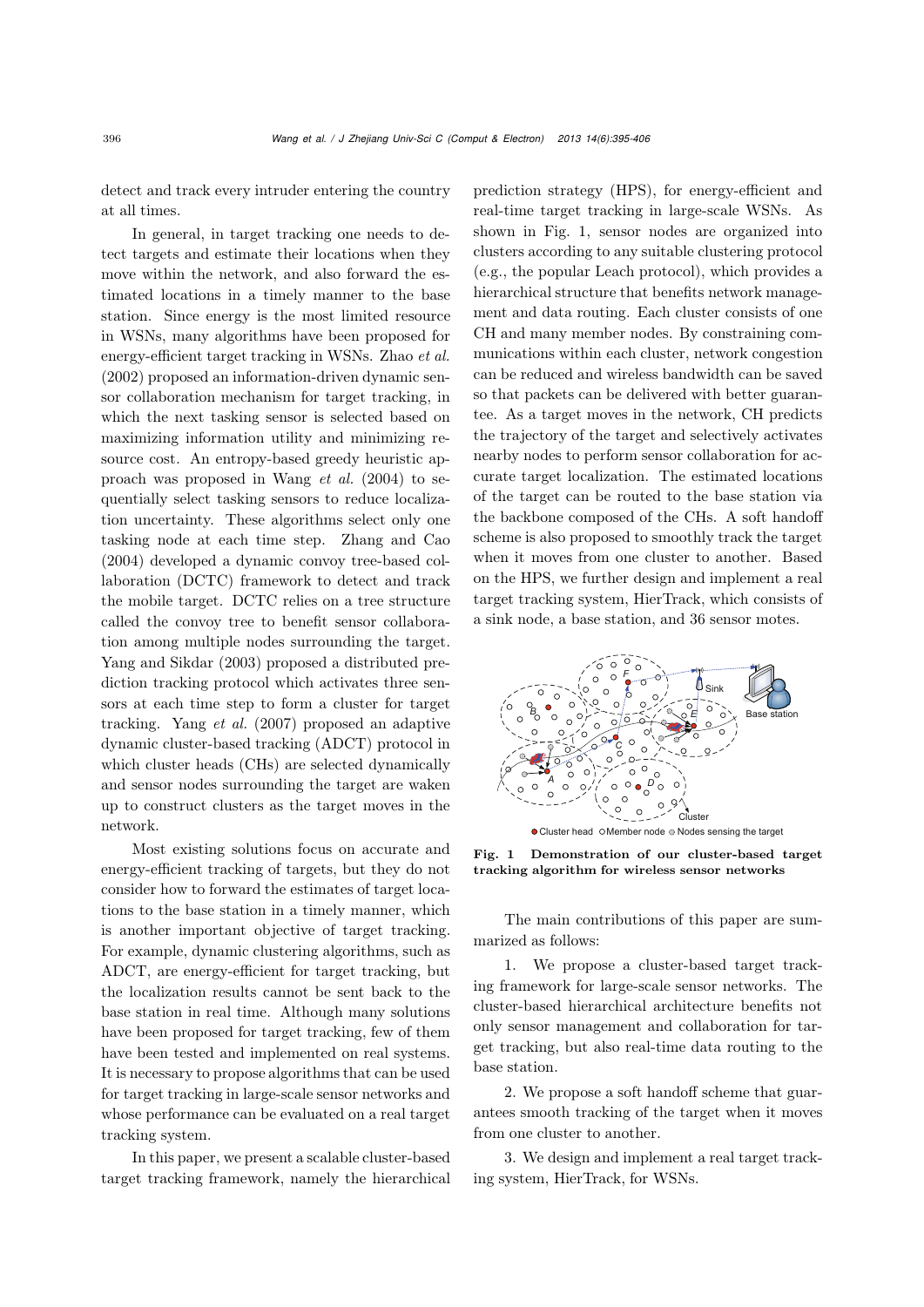# 2 Related work

The problem of target tracking for WSNs has received considerable attention from various perspectives, and many protocols have been proposed. Karakaya and Qi (2011) proposed a distributed target localization algorithm using a progressive certainty map. Zhang (2011) proposed an adaptive control and reconfiguration scheme for multi-target tracking. He *et al.* (2006a; 2006b) designed and implemented a VigilNet system for energy-efficient and real-time target tracking. Chen *et al.* (2011) and Zhang *et al.* (2012) proposed distributed scheduling algorithms for binary sensor networks and acoustic sensor networks, respectively. Recently, Fayyaz (2011) and Demigha *et al.* (2012) summarized the target tracking techniques in WSNs.

Existing work on target tracking focuses mainly on improving energy efficiency. Demigha *et al.* (2012) reviewed the work on improving energy efficiency in collaborative target tracking in WSNs. You *et al.* (2008) developed a model to predict the mobility estimation error and proposed an energy-saving method by utilizing additional sensors on mobile targets. In Yeow *et al.* (2007), a hierarchical Markov target tracking algorithm was proposed to conserve energy through dynamic spatial and temporal management of sensors based trajectory prediction. Ling *et al.* (2011) used a Kalman filter to predict the next state of the target and select a subset of sensors in advance to track targets. Xu and Qi (2008) proposed to migrate a mobile agent to track targets based on a linear prediction model.

Recently, cluster structure has gradually been used for sensor collaboration in target tracking. Yang *et al.* (2007) dynamically selected sensor nodes surrounding the target to form a cluster to estimate the location of the target. In Chen *et al.* (2004), the active CH wakes up all sensor nodes around it to form a cluster for local sensor collaboration and target location estimation. However, this protocol suffers from the problem caused by the failure of CHs. Hence, once a CH does not work due to mechanical failure or power outage, the protocol cannot work properly and may lose the target during the tracking process. Prediction techniques are usually embodied in tree- and cluster-based tracking protocols to predict the next state of the target.

While the previous target tracking algorithms

are quite useful, they are not suitable for target tracking in large-scale WSNs. They focus mainly on energy efficiency, and do not emphasize the other two important objectives of target tracking, network management and real-time data routing.

# 3 System model

In this section, we present the system model including the network model, the target motion model, and the localization model.

#### 3.1 Network model

We assume that a large-scale WSN is deployed in a two-dimensional terrain where sensor nodes are randomly deployed following Poisson distribution with density of  $\lambda$ . Given an area of A in the area of interest, the probability of having  $k$  sensor nodes in this area is

$$
Pr(N(A) = k) = \frac{(\lambda A)^k}{k!} \cdot e^{-\lambda A}, \quad k = 0, 1, ..., (1)
$$

where  $N(A)$  is the number of sensor nodes in area A.

A sensor node usually has several transmission power levels, which correspond to different communication ranges. For example, the sensor motes used in our system, IRIS, have 16 transmission power levels. In this work, we assume that the sensor network is homogeneous and that each sensor node normally works at a predefined transmission power level with the communication range of  $r_c$ . The sensor nodes within the communication range of a sensor node are called its neighbor nodes.  $N(v_i) = \{v_i | d(l_i, l_i) \leq r_c\}$ is the set of neighbor nodes of sensor node  $v_i$ , where  $l_i = (x_i, y_i)$  is the location of  $v_i, l_j = (x_j, y_j)$  is the location of  $v_j$ , and  $d(l_i, l_j)$  is the Euclidean distance between  $v_i$  and  $v_j$ . A sensor node can also work at different transmission power levels in some cases. For example, a sensor node acting as a CH can choose a higher transmission power level to route data to the sink node.

In general, the strength of the signal of a sensor node received from the target reduces when the distance between the sensor node and the target becomes larger. The attenuated disk sensing model is adopted to capture the sensing quality:

$$
r_i = \begin{cases} \frac{\beta}{d^{\alpha}(l_i, L)}, & d(l_i, L) \le r_s, \quad (2a) \\ \frac{\beta}{d^{\alpha}(l_i, L)}, & \frac{\beta}{d^{\alpha}(l_i, L)} \le r_s, \quad (2b) \end{cases}
$$

$$
(0, \t d(l_i, L) > r_s, \t (2b)
$$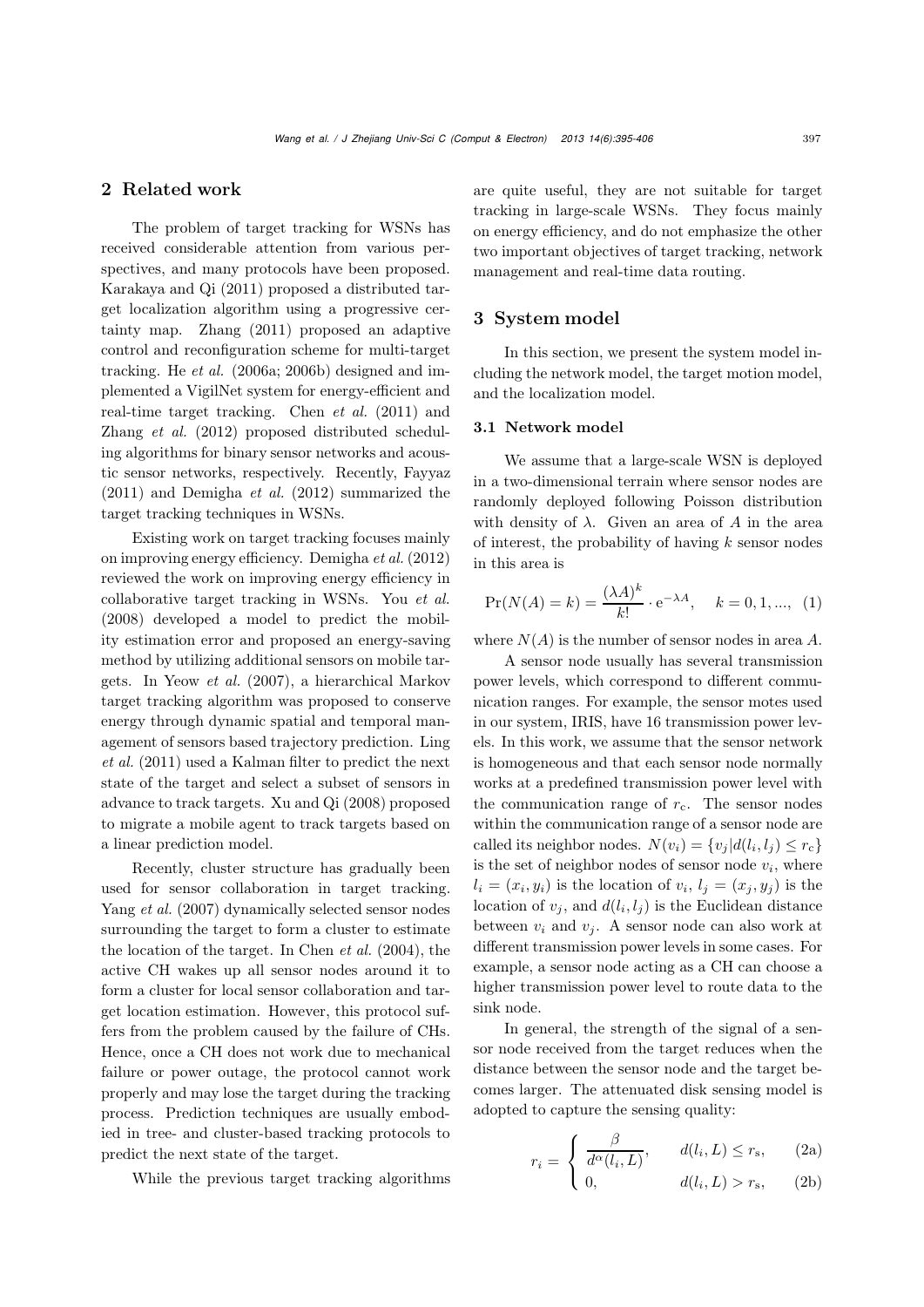where  $r_i$  is the strength of the received signal of sensor node  $v_i$ ,  $\beta$  is the original strength of the emitted signal of the target,  $\alpha$  is the path attenuation exponent,  $r_s$  is the sensing range,  $l_i$  is the location of  $v_i$ , L is the target location, and  $d(l_i, L)$  is the Euclidean distance between sensor node  $v_i$  and the target.

Note that the sensing region of a sensor node  $v_i$ , denoted by  $R(v_i, r_s)$ , is a disk with center  $l_i$  and radius  $r_s$ . A target will be detected by sensor  $v_i$  when it appears in the sensing region  $R(v_i, r_s)$ . Conversely, only sensor nodes within the distance of  $r<sub>s</sub>$  of the target can detect the target. Therefore, we call the disk centered at the target and with radius  $r<sub>s</sub>$  the monitoring region of the target, as any sensor within this region can monitor the target.

Each node is aware of its own location by using the APIT localization scheme (He *et al.*, 2003) or DV-HOP (Niculescu and Nath, 2003). Each node can operate in three states. It can transmit packets, receive packets, and sense the target in active state. In sensing state, it can perform only sensing operation. In sleep state, it sleeps for most of the time and wakes up periodically to sense the target and listen to messages. Since communication operation dominates energy consumption, we consider mainly the energy consumption for communication in this study.

#### 3.2 Target motion model

Assuming the target moves in a two-dimensional plane, the target motion model is described as

$$
\boldsymbol{X}_{k+1} = \boldsymbol{F}_k \boldsymbol{X}_k + \boldsymbol{w}_k, \tag{3}
$$

where  $X_k$  is the target state at the kth time step,  $F_k$ is the state transition matrix, and  $w_k \sim N(0, Q_k)$ is the process noise following Gaussian distribution with zero mean and variance of  $Q_k$ . Define  $X_k =$  $[x_k, \dot{x}_k, y_k, \dot{y}_k]$ , where  $(x_k, y_k)$  is the location of the target, and  $\dot{x}_k$  and  $\dot{y}_k$  are the speeds in x and y directions, respectively. Since we are considering a constant velocity model,  $\boldsymbol{F}_k$  can be described as

$$
\boldsymbol{F}_k = \left[ \begin{array}{cccc} 1 & T & 0 & 0 \\ 0 & 1 & 0 & 0 \\ 0 & 0 & 1 & T \\ 0 & 0 & 0 & 1 \end{array} \right], \tag{4}
$$

where  $T$  is the sampling time interval.

#### 3.3 Target localization model

Target localization is an important problem for target tracking and many techniques have been proposed in WSNs. Localization, however, is not the main concern of this study. Any localization algorithm suitable to our framework can be adopted. In general, a target can be detected by its nearby sensors. Therefore, we can use the simple centroid algorithm to estimate the location of the target, which is described as follows:

$$
\begin{cases}\n\bar{x} = \frac{1}{n_d} \sum_{i=1}^{n_d} x_i, \\
\bar{y} = \frac{1}{n_d} \sum_{i=1}^{n_d} y_i,\n\end{cases} (5)
$$

where  $(\bar{x}, \bar{y})$  is the estimated location of the target,  $(x_i, y_i)$  is the location of sensor node  $s_i$  detecting the target, and  $n_d$  is the number of sensor nodes detecting the target. This localization algorithm is simple and works for all kinds of sensors.

# 4 Hierarchical prediction strategy

In this section, we present a hierarchical prediction strategy (HPS) to realize energy-efficient and real-time target tracking in large-scale WSNs.

Fig. 2 shows an overview of HPS. The basic idea is described as follows. To support efficient network management and real-time data routing, we use a cluster-based hierarchical structure for a sensor network. To balance the energy consumption on sensor nodes and prolong network lifetime, CHs change periodically and each sensor node has the possibility of becoming a CH. When sensor nodes detect a target, they report sensing results to their CH which estimates the present location, predicts the target trajectory, and selectively activates sensors around the predicted location in advance for sensing the target. To efficiently track a target from one cluster to another, we propose a soft handoff algorithm in HPS, which hands over the tracking task smoothly and avoids wasting energy for unnecessary handoff. We will mainly describe the key components of HPS, initialization, trajectory prediction and sensor selection, and target tracking handoff, in the following subsections. Note that all sensor nodes are involved in initialization and only activated sensor nodes are responsible for target detection. The CHs are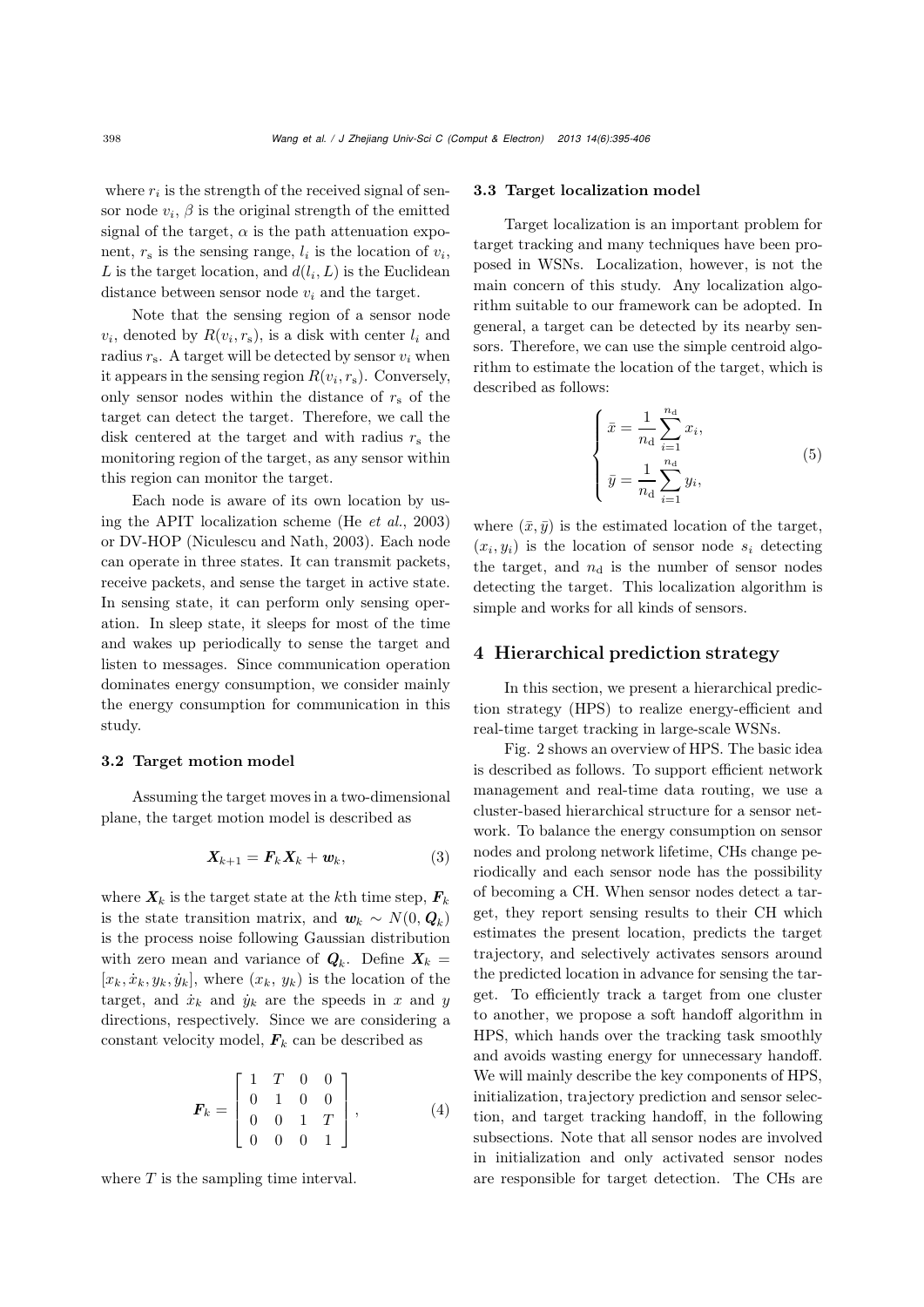

Fig. 2 Framework of the hierarchical prediction strategy (HPS) for wireless sensor networks

responsible for target localization, trajectory prediction and sensor selection, and target tracking handoff.

## 4.1 Initialization

HPS uses cluster-based network structure to benefit network management and data routing. In order to prolong the network lifetime for target tracking, we have the following requirements for cluster formation:

1. Sensor network is organized into clusters where each cluster consists of one CH and many sensor nodes, and each sensor node belongs to only one cluster.

2. CHs rotate periodically and each sensor node has the possibility of becoming a CH.

This paper is not intended to propose a new clustering algorithm. Any clustering algorithm that satisfies the cluster formation requirements can be used. We find that the Leach protocol, an applicationspecific clustering protocol, satisfies the cluster formation requirements. Detailed descriptions of the Leach protocol can be found in Heinzelman *et al.* (2002).

In the Leach protocol, CHs directly send data to the sink node, which is not energy-efficient since long range communication consumes much energy. Besides, although a sensor node has multiple transmission power levels, sometimes it is too far away to reach the sink node in one hop. Therefore, to balance energy consumption and real-time data routing, in this study, we organize CHs into a high-level backbone for the sensor network. Hence, CHs in neighboring clusters can communicate with each other directly. For example, as shown in Fig. 1, CHs in clusters  $A, B, C, D, E, \text{ and } F \text{ form a high-level}$ backbone which can be used to route data quickly to the sink node. The algorithm for constructing the backbone is described as follows.

Each CH maintains a hop count value to the sink node and a neighbor table containing the hop

count of its neighboring CHs. The hop count of each CH to the sink node is initialized to a large value, say 1000. The sink node sets its hop count to 0, and broadcasts a BBC message containing its hop count to the sensor network. Let hop<sub>i</sub> and hop<sub>j</sub> denote the hop counts of sensor nodes  $s_i$  and  $s_j$ , respectively. Once a CH, say  $s_i$ , receives a BBC message from a neighboring CH, say  $s_i$ , if hop<sub>i</sub> > hop<sub>i</sub> + 1,  $s_i$  updates its hop count, hop<sub>i</sub>, to hop<sub>i</sub> + 1, updates the hop count of  $s_j$ , hop<sub>j</sub>, in its neighbor table, and broadcasts a new BBC message with the updated hop, to its neighboring CHs; otherwise,  $s_i$  updates only hop<sub>i</sub> in its neighbor table. Upon completion of the process, each CH is aware of its hop count to the sink node and also that of its neighboring CHs. Therefore, CHs form a high-level backbone for the sensor network, and data can be routed to the sink node based on the hop count value. However, without a well designed route selection mechanism, a CH may always choose the same neighboring CH to route data, which can quickly deplete the energy of the selected CH. To balance the traffic load and prolong the network lifetime, we leverage the residual energy information to help the route selection to the sink node. Each CH periodically broadcasts its residual energy to its neighboring CHs. When a CH wants to send data, the neighboring CH with a smaller hop count to the sink node and also the maximal residual energy will be selected as the next hop to the sink node.

#### 4.2 Trajectory prediction and sensor selection

Generally speaking, each sensor node works at sleep state and wakes up periodically. In this case, sensor nodes are passive for target sensing. A sensor node may not detect the target as the target moves through its sensing region since it is in sleep state. To solve this problem, we propose a proactive method to predict the target trajectory and activate nodes in the neighborhood of the predicted location in advance for accurate and energy-efficient target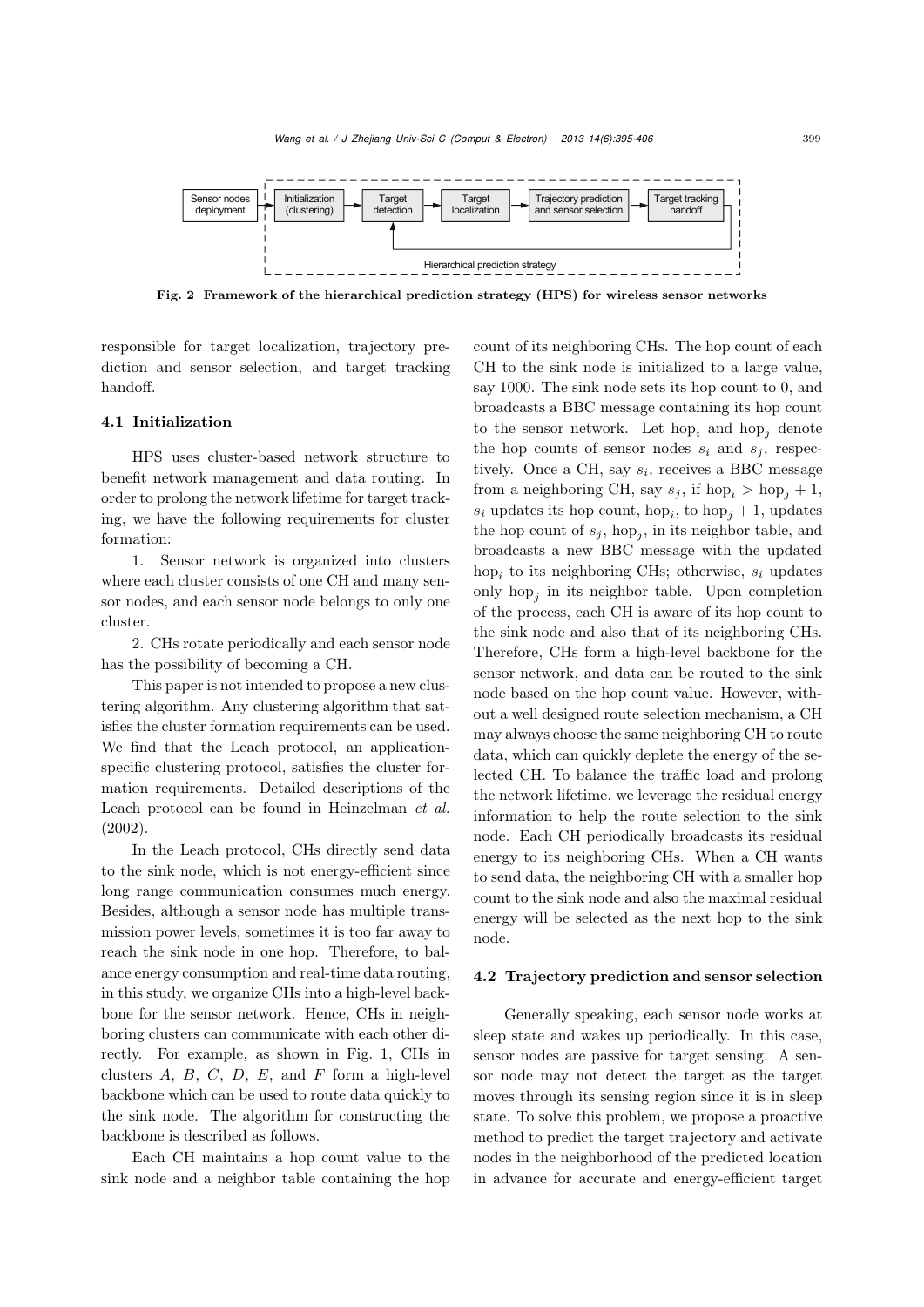tracking.

Since target velocity approximately remains constant within a short period, Kalman filter, commonly used for target tracking, is adopted to predict the target trajectory. The motion model is given in Eq. (3). The measurement model is formulated as follows:

$$
\mathbf{Z}_k = \mathbf{H}_k \mathbf{X}_k + \mathbf{v}_k, \tag{6}
$$

where  $Z_k$  is the measured value of the target at the kth step,  $H_k$  is the measurement matrix, and  $v_k \sim N(0, R_k)$  is the noise of measurement following Gaussian distribution with zero mean and variance  $R_k$ .

The predicted (a priori) state of the target is

$$
\hat{\boldsymbol{X}}_{k+1|k} = \boldsymbol{F}_k \hat{\boldsymbol{X}}_{k|k},\tag{7}
$$

with the predicted covariance matrix of

$$
\boldsymbol{P}_{k+1|k} = \boldsymbol{F}_k \boldsymbol{P}_{k|k} \boldsymbol{F}_k^{\mathrm{T}} + \boldsymbol{Q}_k. \tag{8}
$$

The Kalman gain is given by

$$
K_{k+1} = P_{k+1|k} H_{k+1}^{\mathrm{T}} (H_k P_{k+1|k} H_k^{\mathrm{T}} + R_k)^{-1}, \quad (9)
$$

and the target state is updated as

$$
\boldsymbol{X}_{k+1|k+1} = \boldsymbol{X}_{k+1|k} + \boldsymbol{K}_{k+1} (\boldsymbol{Z}_{k+1} - \boldsymbol{H}_k \boldsymbol{X}_{k+1|k}),
$$
\n(10)

with the covariance matrix updated as

$$
P_{k+1|k+1} = (I - K_{k+1}H_k)P_{k+1|k}.
$$
 (11)

Given  $\hat{\textbf{X}}_{k|k} = [x_{k|k}, \dot{x}_{k|k}, y_{k|k}, \dot{y}_{k|k}]^{\text{T}}$ , where  $(x_{k|k},$  $y_{k|k}$ ) is the target location at the k<sup>th</sup> time step, and  $\dot{x}_{k|k}$  and  $\dot{y}_{k|k}$  are the target velocities in the horizontal and vertical directions, respectively, and considering a constant velocity model, the state transition matrix is given in Eq. (4), and the observation matrix is given as  $H(k) = I_{4 \times 4}$ . T is the sampling time interval between the sequential time steps. Given the linear motion model, the next location of the target is given as

$$
\hat{x}_{k+1|k} = x_{k|k} + T\dot{x}_{k|k},
$$
\n(12)

$$
\hat{y}_{k+1|k} = y_{k|k} + T\dot{y}_{k|k}.
$$
\n(13)

Let  $\hat{L}_{k+1|k} = (\hat{x}_{k+1|k}, \hat{y}_{k+1|k})$  denote the predicted target location. The present working CH selectively activates sensor nodes within a predefined activation range of  $\hat{L}_{k+1|k}$ . Suppose  $C_j$  is the present working cluster. Let  $r_a$  denote the activation range. Note that only sensor nodes in the present cluster can be activated. Therefore, the set of sensor nodes to be activated in advance is

$$
S_{k+1}^{\mathcal{P}} = \{ s_i | d(l_i, \hat{L}_{k+1|k}) \le r_{\mathbf{a}}, s_i \in C_j \}, \qquad (14)
$$

where  $l_i = (x_i, y_i)$  is the location of sensor node  $s_i$ .

## 4.3 Tracking handoff

In this subsection, we present our soft handoff scheme which smoothly tracks the target from one cluster to another.

The target may move from one cluster to another. Obviously, the current CH which is responsible for tracking the target should hand over the tracking task to a new CH accordingly. A possible hard handoff scheme is that the tracking task will be handed over to a new CH once the target is predicted to move into another cluster. For example, as shown in Fig. 3, the current location of the target is at point 1 and the predicted location with high probability is at point 2. The head of cluster A hands over the tracking task to the head of cluster  $B$  if we use the hard handoff scheme.



Fig. 3 Illustration of different moving scenarios of the target

However, the hard handoff scheme has several drawbacks. First, the hard handoff scheme may result in frequent handoff and even lose the target in some cases. The target may move randomly in the network. It is possible that the target moves into a new cluster as we predict, and it is also possible that the target moves around in the same cluster. Fig. 3 shows three different movement cases of the target. When the target follows trajectory T2, frequent handoff will take place since the locations of the target are predicted at clusters  $A$  and  $B$  repeatedly. This unnecessary handoff will waste much energy. When the target follows trajectory T3, target loss may occur because no sensor node in cluster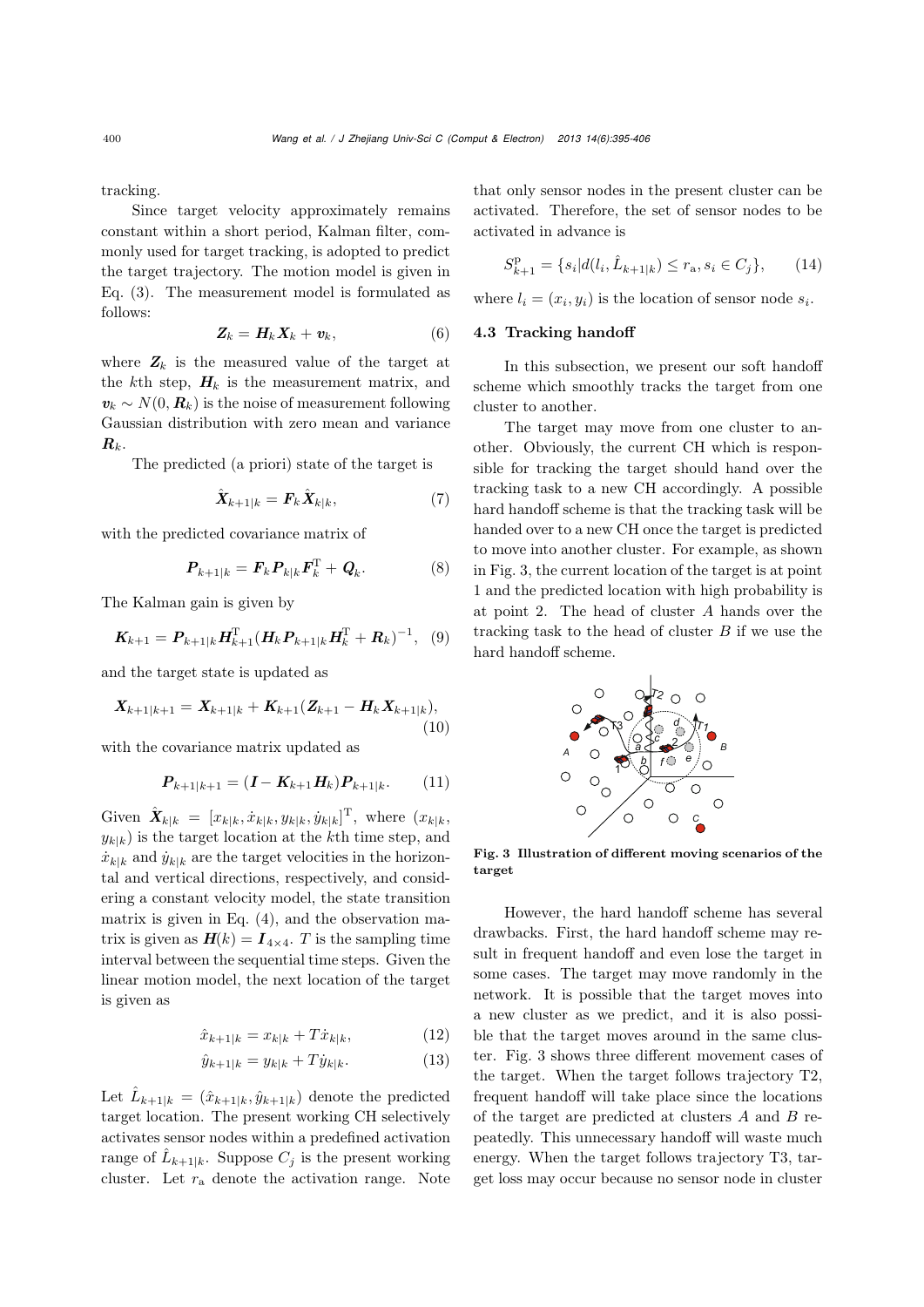B can detect the target and all nodes in cluster A are in sleep state. Second, the hard handoff scheme may increase the uncertainty of target localization. For example, when the target moves to location 2 from location 1 following trajectory T1 as we expect, there are six nodes in the sensing region of the target. However, all nodes sensing the target (e.g.,  $c, d, e, f$ ) are at one side of the target, which increases the uncertainty for the centroid localization algorithm. To solve these problems, we propose a soft handoff scheme for smoothly handing over the tracking task from one CH to another.

The soft handoff scheme is described as follows:

Step 1: The cluster head  $\text{CH}_a$  of the current cluster a predicts the next location of the target and the cluster to which the predicted location belongs. If the predicted cluster, say  $b$ , is different from  $a$ , go to the next step; otherwise, no handoff is needed.

Step 2: The cluster head  $\mathrm{CH}_b$  of the predicted cluster b wakes up sensors in the neighborhood of the predicted location and forwards the sensing measurements to  $\mathrm{CH}_a$ .

Step 3:  $\text{CH}_a$  collects sensing measurements from its members and  $\mathrm{CH}_{h}$ . Based on the measurements, it then estimates the new target location and predicts a new location at the next time step.

Step 4: If the new target location is still in cluster  $a$  and the new predicted location is still in  $b$ , go to step 3; if the two locations are both in cluster  $a$ , go to the next step; otherwise, go to step 6.

Step 5: If the event that both locations are in cluster a occurs thrice continuously,  $CH_a$  sends a sleep message to  $\text{CH}_b$ .  $\text{CH}_b$  then broadcasts a sleep message to notify its members to go to sleep state to save energy. No handoff is needed.

Step 6:  $\text{CH}_a$  sends a handoff message to  $\text{CH}_b$ with the historical locations of the target. After receiving the handoff message,  $CH<sub>b</sub>$  sends a confirmation message back to  $\text{CH}_a$ .  $\text{CH}_a$  then broadcasts a sleep message to notify its members to go to sleep state.

Note that, in step 5, the cooperation between  $CH_a$  and  $CH_b$  does not break down immediately when both the estimated location and the predicted location are in cluster a. Instead, to avoid frequent cooperation construction and dismissal, the cooperation breaks down only when this event occurs thrice continuously.

# 5 Simulation results

In this section, we use simulations to evaluate the effectiveness of HPS and compare it with the other two typical target tracking protocols: ADCT (Yang *et al.*, 2007) and DCTC (Zhang and Cao, 2004). The parameters of the simulation setup are listed in Table 1.

Table 1 Simulation setting

| Parameter                                      | Value                                |
|------------------------------------------------|--------------------------------------|
| Area size, A                                   | $100 \text{ m} \times 100 \text{ m}$ |
| Number of deployed sensor nodes, $n$           | 200                                  |
| Sensing range, $r_s$                           | $10 \text{ m}$                       |
| Activation range, $r_a$                        | $15 \text{ m}$                       |
| Communication range, $r_c$                     | $20 \text{ m}$                       |
| Size of a control message, $s_c$               | 10 bytes                             |
| Size of sensing results reported to CHs, $s_r$ | 40 bytes                             |

Sensor nodes are randomly deployed and organized into clusters by the Leach protocol. The movement of the target follows the commonly used random waypoint model. In addition, we adopt the energy consumption model proposed in Heinzelman *et al.* (2002). The following metrics are involved in showing the performance results:

1. Localization error: the average relative distance between the estimated location and true location.

2. Energy consumption: the overall energy consumed for target tracking.

3. Latency: the average number of hops from sources to the sink node for all estimated locations during target tracking.

#### 5.1 Effect of node density

Fig. 4 shows the performance comparison among HPS, ADCT, and DCTC when node density changes. The area size is  $100 \text{ m} \times 100 \text{ m}$ , and the node density changes from  $0.02$  nodes/ $m^2$  to  $0.1$  node/ $m^2$  with an interval of  $0.02$  nodes/ $m^2$ . The sink node is at the upper right corner of the area. Fig. 4a shows that the localization errors decrease as the node density increases. This is because by increasing the node density more nodes are involved for localizing the target at each time step, and the more the nodes involved, the smaller the localization error. Note that HPS has a larger localization error compared with the other two protocols. This is due to two facts: first, the number of nodes activated at each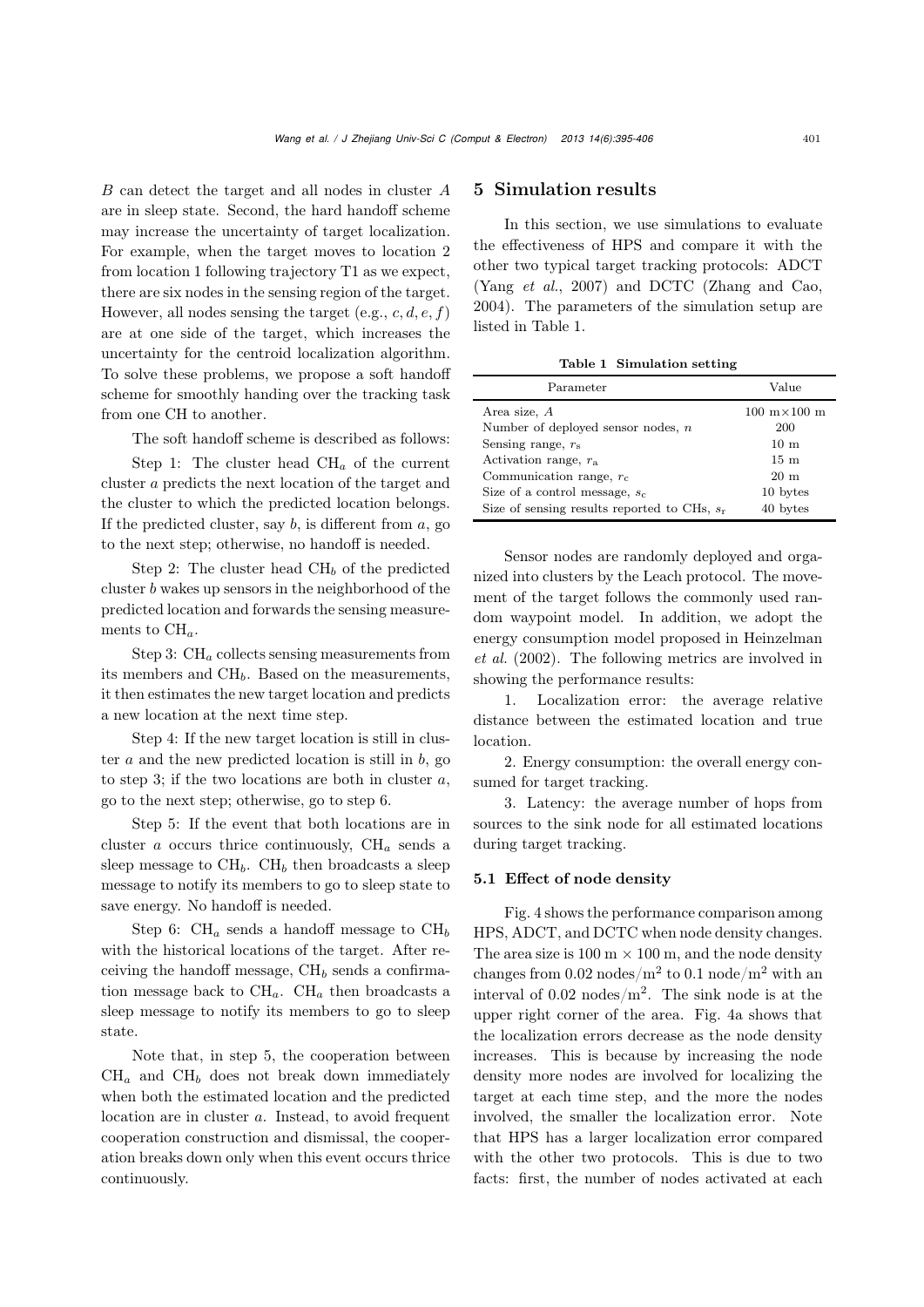

Fig. 4 Effects of node density on the performance of all algorithms: (a) localization error; (b) energy consumption; (c) latency



Fig. 5 Effects of network scale on the performance of all algorithms: (a) localization error; (b) energy consumption; (c) latency

time step is usually smaller than those of ADCT and DCTC since the nodes activated in HPS are restricted by the cluster structure; second, the centralized localization algorithm inherently has the characteristic that the localization accuracy improves if more nodes are involved. Even if HPS does not have as good localization accuracy as ADCT and DCTC, the energy consumption and latency performances of HPS are exceptional.

Fig. 4b shows that HPS is more energy-efficient than ADCT and DCTC, and also we can observe that HPS behaves better in terms of scalability. When node density increases, the energy consumption of HPS increases slightly, while the energy consumption of ADCT and DCTC increases greatly. The latency of HPS, as shown in Fig. 4c, is much smaller than that of ADCT and DCTC, which means that the estimated locations of the target can be routed to the base station in a real-time manner by using HPS. We can observe that our algorithm affords a nice tradeoff among energy consumption, latency, and the localization error.

#### 5.2 Effect of network scale

Fig. 5 shows the performance comparison among HPS, ADCT, and DCTC when the network scale changes. The network scale varies from 100 m  $\times$ 100 m to 500 m  $\times$  500 m, and the node density remains  $0.04$  nodes/ $m<sup>2</sup>$  at all times.

We can observe that the localization errors and energy consumptions of all algorithms fluctuate slightly when the network scale increases. The performance of HPS is more stable than that of ADCT and DCTC when the network scale increases. Fig. 5c shows that when the network scale increases, the latencies of all algorithms increase accordingly. The reason is that the distance from the source to the sink node increases when the network scale increases. The latency of HPS, however, increases much slower than that of ADCT and DCTC.

It can be concluded that our algorithm is more scalable to node density and network scale. The localization error really depends on the localization algorithm applied. Due to the feature of the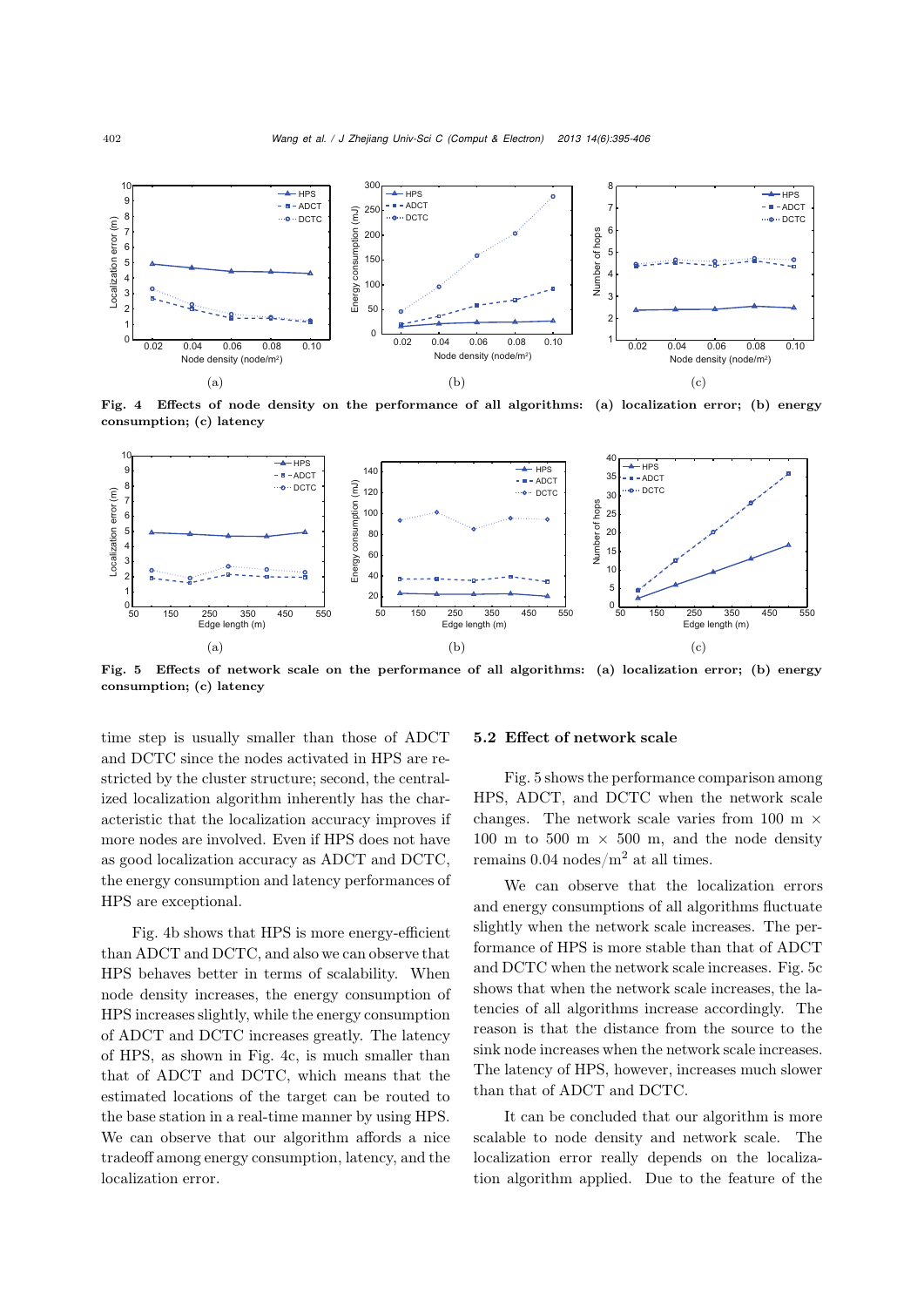centralized localization algorithm, the localization accuracy of our algorithm is not as good as that of the other two typical tracking algorithms, but our algorithm behaves much better with regards to energy efficiency and latency. Therefore, our algorithm affords a nice tradeoff among these metrics and is more suitable for real-time target tracking in largescale WSNs.

# 6 System implementation and experiments

Based on our proposed algorithm, we implement a real target tracking system, HierTrack. Our system consists of three parts: a WSN consisting of many sensor nodes, a sink node, and a base station. To evaluate the tracking performance of HierTrack, we use a camera calibration system developed by our lab (Li *et al.*, 2008) to record the real-time ground truth locations of the target.

Fig. 6 shows a snapshot of HierTrack which is built on a 5 m  $\times$  5 m platform. A total of 36 sensor nodes are deployed at approximately 0.7 m spacing in a  $6 \times 6$  grid. These sensor nodes are organized into one cluster. Each node is put on an upside down paper cup, which enlarges the distance between the antenna of the node and the platform surface, and then reduces signal reflection of each node. A small automatic robot with one sensor node embodied is called the target, which can move automatically and broadcast messages periodically. The sink node performed by a sensor node and the base station represented by a computer are deployed on the desk close to the platform. A user-friendly interface is designed on the base station to show the status of the network. Users can easily obtain the status of the sensor network, such as which node is sleeping, which node is active, and which node runs out of energy; also, they can see the target tracking results on the user-friendly interface. A camera calibration system deployed on top of the platform can record the real-time locations of the target.

## 6.1 Platform

In our system, new wireless sensor motes, IRIS, developed by Crossbow, a leading company in wireless sensor platforms, are used as the sensor nodes. It features a low-power microcontroller RF230 and a 250 kb/s, 2.4 GHz, IEEE 802.15.4 wireless commu-



Fig. 6 Testbed of the HierTrack system

nication standard.

We program the sensor nodes with NesC and run them on TinyOS, an event-driven operating system developed for wireless sensor platforms. We use the version of TinyOS 2.x to support the IRIS platform. The user-friendly interface written in  $C#$  is programmed on the base station.

#### 6.2 Experimental results

We first investigate the localization performance of the system for a static target and then study the tracking performance of the system.

#### 6.2.1 Localization performance

We first investigate the localization performance of the system. As shown in Fig. 7a, three representative grids of grids 1, 2, and 3 are selected. Small squares denote sensor nodes. Grid 1 is surrounded by the least sensor nodes while grid 3 the most.

The target node broadcasts target messages at the center of each grid for 5 min during a period of 60 ms. Experiment at each point is independent of each other. Experiments show that our system behaves very well at communications since no more than three packets are lost at each point. Fig. 7b shows the localization errors and localization standard deviations of these three grids. The localization errors of grids 1, 2, and 3 are 26.4, 22.9, and 18.4 cm, respectively. The standard deviations of results measured in grids 1, 2, and 3 are 15.2, 13.9, and 13.7 cm, respectively. Fig. 7b shows that the localization errors and the standard deviations decrease gradually from grid 1 to grid 3. Hence, the more the nodes by which a target is surrounded, the higher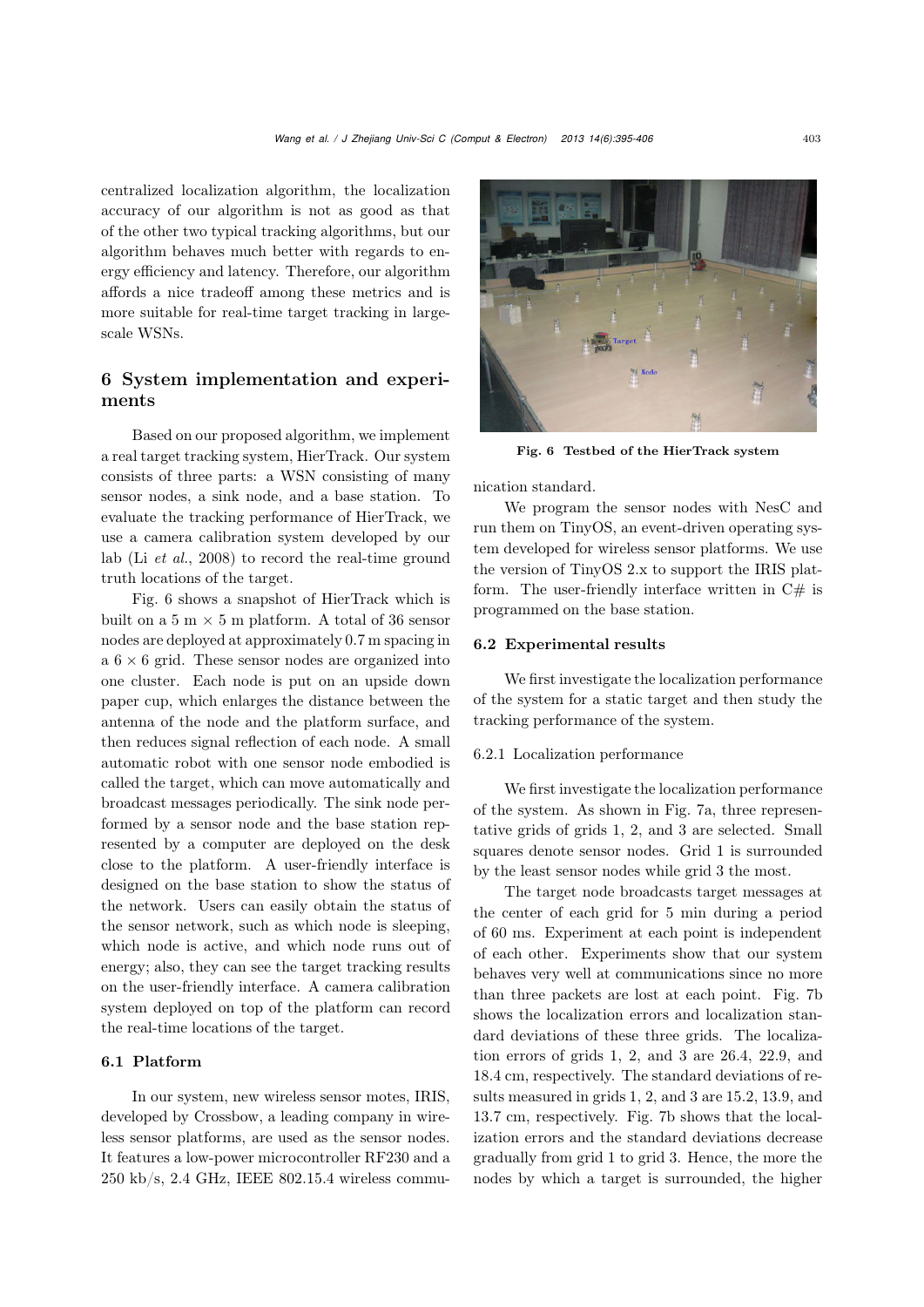

Fig. 7 Localization (a) and localization results (b) of static targets

the accuracy of target localization. Therefore, as a target moves to the center from the boundary, the localization results become increasingly credible and reliable. Although we use the binary sensing model and only two bits of observation of every node to estimate the target location, the system still achieves desirable localization accuracy.

#### 6.2.2 Tracking performance

We also study the tracking performance of the system when the target automatically moves in the network. More than 50 experiments have been performed when the system employs HPS and Naive, respectively. In the Naive scheme, all sensor nodes are working in active state at all times. We find that our system can track the target all the time with a zero miss rate.

Fig. 8 shows the performance comparison between HPS and Naive. We can observe that the localization errors of HPS are close to those of Naive. Fig. 9a shows the tracking results of HPS and Naive in one experiment. Although their real-time tracking results are different, as shown in Fig. 9b, an amazing observation is that we can obtain the same tracking results using the Kalman filter to smooth the original results, which means that users obtain the same target trajectory on the base station and thus the localization accuracy of HPS is the same as that of the Naive method. At the same time, as shown in Fig. 8b, HPS consumes much less energy compared with the Naive scheme. Therefore, we can conclude that HierTrack achieves the same tracking accuracy as the Naive method in a much more energy-efficient way.



Fig. 8 Comparison of localization errors (a) and energy consumption (b) between HPS and Naive on the HierTrack system

# 7 Conclusions and future work

Target tracking for large-scale WSNs requires energy efficiency, scalability, and real-time data routing from source nodes to the base station. Most existing target tracking protocols focus on energy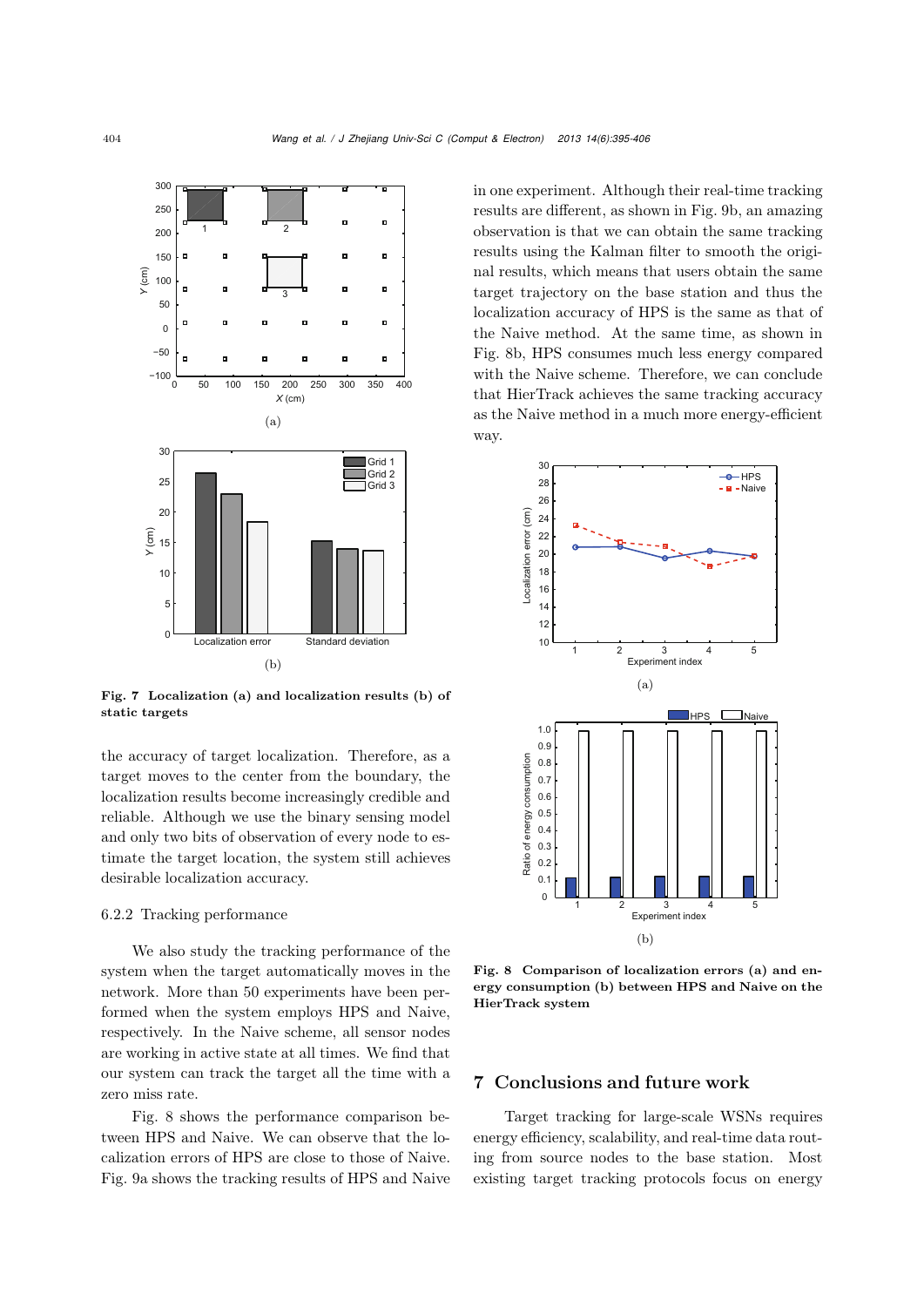

Fig. 9 Comparison of tracking performance before (a) and after (b) smoothing between HPS and Naive

efficiency and little effort has been put into scalability and real-time data routing. In this paper, we presented a scalable cluster-based target tracking framework for energy-efficient and real-time target tracking in large-scale sensor networks. Based on the proposed strategy, we designed and implemented a real target tracking system, HierTrack, consisting of 36 sensor motes, a sink node, and a base station. Simulation results showed that our algorithm exemplifies the tradeoff among energy efficiency, localization accuracy, and latency. Experimental results of the HierTrack target tracking system further validated the efficiency of our algorithm.

While the results presented here represent the latest development on single target tracking, more work needs to be done in this area. The system designed to have good scalability could be extended to more clusters. Therefore, we intend to expand the network size (so that more clusters coexist in the system) to achieve good scalability and cope with the challenges raised by multiple targets tracking.

### References

- Akyildiz, I.F., Su, W., Sankarasubramaniam, Y., Cayirci, E., 2002. A survey on sensor networks. *IEEE Commun. Mag.*, 40(8):102-114. [doi:10.1109/MCOM.2002. 1024422]
- Chen, J.M., Cao, K.J., Li, K.Y., Sun, Y.X., 2011. Distributed sensor activation algorithm for target tracking with binary sensor networks. *Clust. Comput.*, 14(1):55-64. [doi:10.1007/s10586-009-0092-0]
- Chen, W.P., Hou, J.C., Sha, L., 2004. Dynamic clustering for acoustic target tracking in wireless sensor networks. *IEEE Trans. Mob. Comput.*, 3(3):258-271. [doi:10.1109/TMC.2004.22]
- Demigha, O., Hidouci, W.K., Ahmed, T., 2012. On energy efficiency in collaborative target tracking in wireless sensor network: a review. *IEEE Commun. Surv. Tutor.*, 99:1-13. [doi:10.1109/SURV.2012.042512.00030]
- Fayyaz, M., 2011. Classification of object tracking techniques in wireless sensor networks. *Wirel. Sens. Network*, 3(4):121-124. [doi:10.4236/wsn.2011.34014]
- He, T., Huang, C.D., Blum, B.M., Stankovic, J.A., Abdelzaher, T., 2003. Range-Free Localization Schemes for Large Scale Sensor Networks. 9th Annual Int. Conf. on Mobile Computing and Networking, p.81-95. [doi:10.1145/938994.938995]
- He, T., Krishnamurthy, S., Luo, L., Yan, T., Gu, L., Stoleru, R., Zhou, G., Cao, Q., Vicaire, P., Stankovic, J.A., *et al*., 2006a. VigilNet: an integrated sensor network system for energy-efficient surveillance. *ACM Trans. Sens. Networks*, 2(1):1-38. [doi:10.1145/1138127.1138128]
- He, T., Vicaire, P., Yan, T., Luo, L.Q., Gu, L., Zhou, G., Stoleru, R., Cao, Q., Stankovic, J.A., Abdelzaher, T., 2006b. Achieving Real-Time Target Tracking Using Wireless Sensor Networks. 12th IEEE Real-Time and Embedded Technology and Applications Symp., p.37- 48. [doi:10.1109/RTAS.2006.9]
- Heinzelman, W.B., Chandrakasan, A.P., Balakrishnan, H., 2002. An application-specific protocol architecture for wireless microsensor networks. *IEEE Trans. Wirel. Commun.*, 1(4):660-670. [doi:10.1109/TWC.2002. 804190]
- Karaca, O., Sokullu, R., 2012. A cross-layer fault tolerance management module for wireless sensor networks. *J. Zhejiang Univ.-Sci. C (Comput. & Electron.)*, 13(9):660-673. [doi:10.1631/jzus.C1200029]
- Karakaya, M., Qi, H.R., 2011. Distributed target localization using a progressive certainty map in visual sensor networks. *Ad Hoc Networks*, 9(4):576-590. [doi:10.1016/j.adhoc.2010.08.006]
- Li, Z.N., Li, H.B., Zhang, F., Chen, J.M., Sun, Y.X., 2008. An Indoor Sensor Network System for Pursuit-Evasion Games. 4th IEEE Int. Conf. on Mobile Ad-hoc and Sensor Networks, p.227-233. [doi:10.1109/MSN.2008. 32]
- Ling, Q., Fu, Y.F., Tian, Z., 2011. Localized sensor management for multi-target tracking in wireless sensor networks. *Inf. Fus.*, 12(3):194-201. [doi:10.1016/j.inffus. 2011.01.003]
- Niculescu, D., Nath, B., 2003. DV based positioning in ad hoc networks. *Telecommun. Syst.*, 22(1-4):267-280. [doi:10.1023/A:1023403323460]